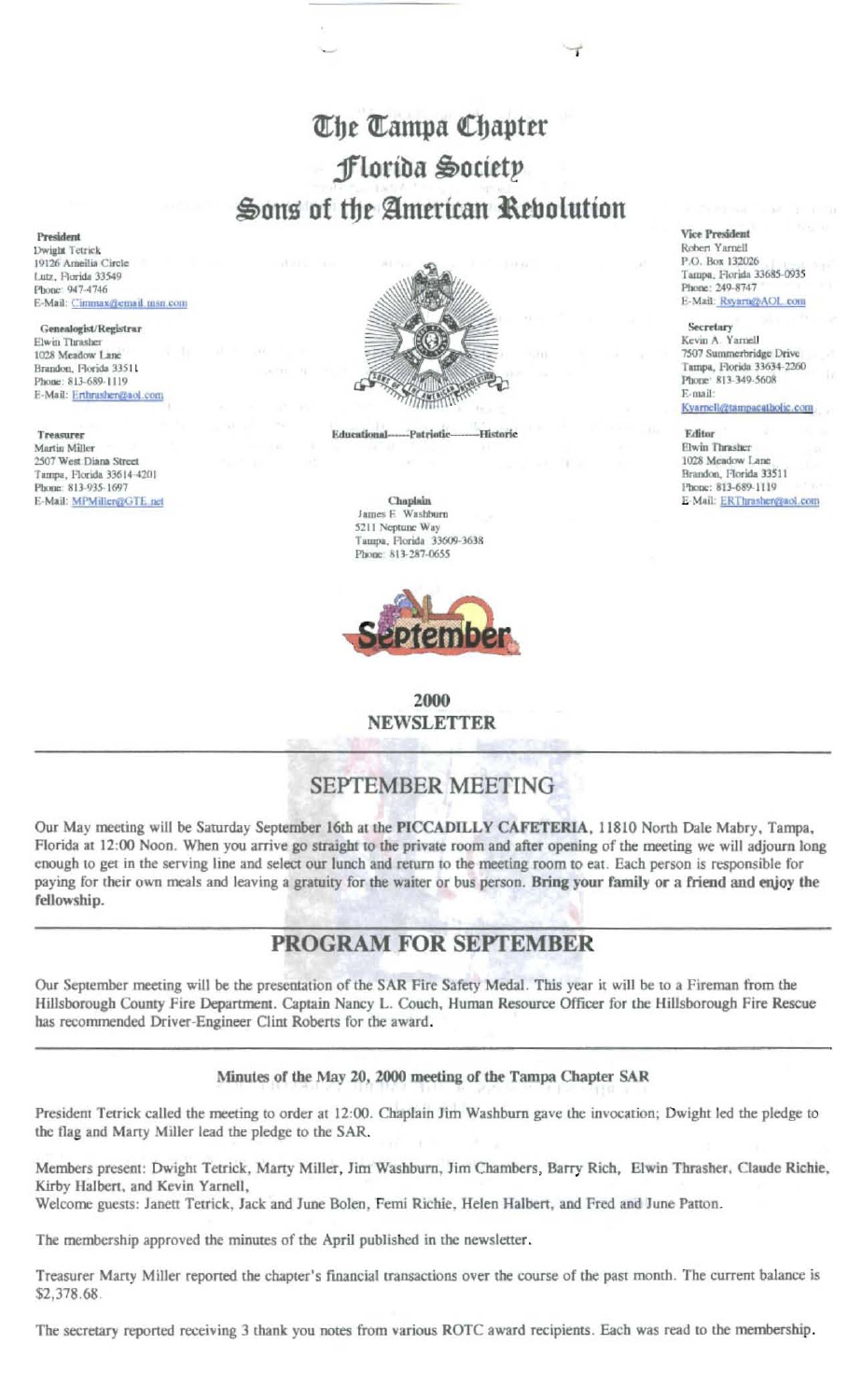He also presented medals at Gaither High and Chamberlain High in early May. These units were unable to attend our April гиони у пошаци meeting. -131. - 11

Barry Rich reported on changes to the Eagle Scout Award. It is now open to all Eagle scouts under 19, not just the boys that earned their eagle award in the past year. The Law, Genealogy, and American Heritage merit badges are required. Barry is afraid these changes may adversely affect the number of scouts that will qualify for the SAR contest but has agreed to run the contest again for our local chapter this year.

President Tetrick shared with the membership a chart showing the number of grandparents in 21 generations. The total number is a staggering  $2,097,152$ .

No other old business was brought forth and the meeting recessed for lunch.

President Tetrick reconvened the meeting and introduced Ms. Leland Baldwin as the recipient of the SAR Law Enforcement Medal. Ms. Leland formerly worked for the state attorney's office and is not in private practice.

In her remarks, Ms. Baldwin gave the members and guests a brief personal history and then told of three high profile cases she'd worked on while with the State Attorney's office. Most notable perhaps was the "Stop Sign"case where 3 persons were charged and convicted of stealing a stop sign, that ultimately lead to a fatal car crash at that intersection. She concluded by briefly discussing some of the problems with the legal system, noting that, even with these problems, ours is the best legal system in the world.

The presentation was well received by those in attendance.

The 50/50 drawing fell to Claude Richie.

The president Tetrick led the recessional, the chaplain offered the benediction, and the meeting adjourned.

Respectfully submitted,

Kevin Yarnell **Chapter Secretary** 



At the University of Tampa Senior Army ROTC Awards Banquet on Saturday evening April 8th President Dwight Tetrick presented To Cadet Justin Springer the SAR Silver ROTC Medal for academic and leadership excellence.

### FLORIDA STATE SONS OF THE AMERICAN REVOLUTION WEB PAGE

For those of you who have not visited the Florida State Sons of the American Revolution web page I encourage you to do so. Dick Fowler and the committee have put a lot of work and effort to make this a most useful and informative site. I know many of you do not have access to the web and for those I suggest that you go to your library and perhaps get someone there to get you into the site by going to http://www.flssar.org/ this will get you there and you can browse til your hearts content.